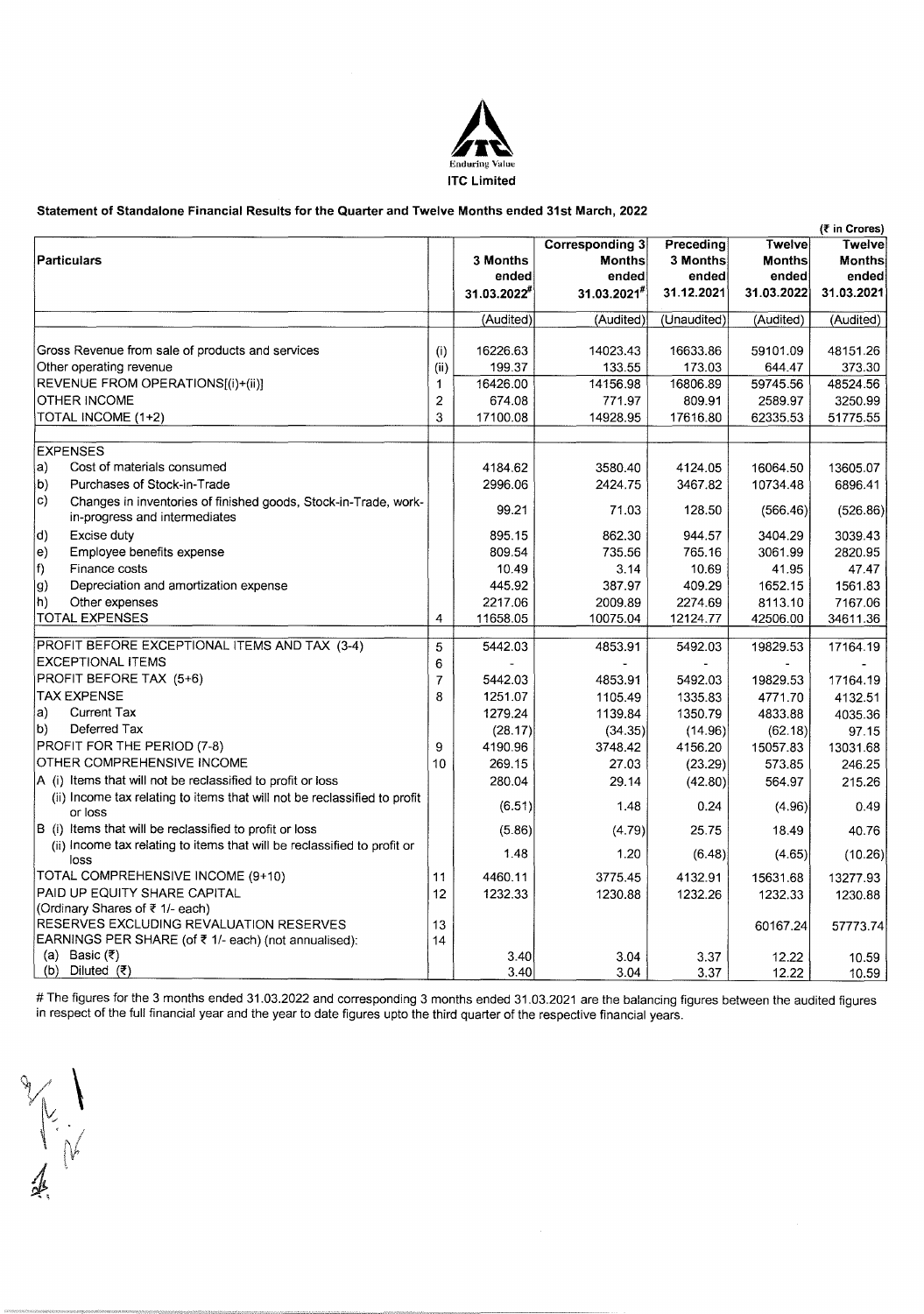#### **Notes:**

- 1 The audited Standalone Financial Results and Segment Results were reviewed by the Audit Committee and approved by the Board of Directors of the Company at the meeting held on 18th May, 2022.
- 2 The continuing significant brand building costs covering a range of personal care and branded packaged food products are reflected under 'Other expenses' stated above and in Segment Results under 'FMCG-Others'.
- 3 During the quarter ended 31st March, 2022, 6,17,750 Ordinary Shares of ₹ 1/- each were issued and allotted under the Company's Employee Stock Option Schemes. Consequently, the issued and paid-up Share Capital of the Company as on 31st March, 2022 stands increased to~ 1232,32,55,931.
- 4 The Company on 15th March, 2022 acquired, in the second tranche, 1,040 Compulsorily Convertible Preference Shares of ~ 10/- each, of Mother Sparsh Baby Care Private Limited, consequent to which the Company's shareholding in that company aggregated 16% of its share capital on a fully diluted basis.
- 5 The Company on 20th April, 2022, inter alia, entered into a Share Purchase Agreement to acquire up to 10.07% of the share capital (on a fully diluted basis) of Blupin Technologies Private Limited.
- 6 The Company has considered the possible effects that may arise out of COVID-19 pandemic on the carrying amounts of property, plant & equipment, intangible assets, investments, inventories, trade receivables, etc. For this purpose, the Company has considered internal and external sources of information up to the date of approval of the Standalone Financial Results including credit reports and related information, economic forecasts, market value of certain investments etc. Based on the current estimates, the Company does not expect any significant impact on such carrying values. The impact of COVID-19 pandemic on the Company's financial statements may differ from that estimated as at the date of approval of Standalone Financial Results.
- 7 The Board of Directors of the Company (the Board) has recommended Final Dividend of ₹ 6.25 per Ordinary Share of ₹ 1/- each (Final Dividend for the year ended 31st March, 2021 - ₹ 5.75 per Ordinary Share) for the financial year ended 31st March, 2022. The Record Date fixed for the purpose of determining entitlement of the Members for the Final Dividend is Saturday, 28th May, 2022 and such Dividend, if declared, will be paid between Friday, 22nd July, 2022 and Tuesday, 26th July, 2022 to those Members entitled thereto. In addition to the above, the Board on 3rd February, 2022 declared an Interim Dividend of ₹ 5.25 per Ordinary Share of ₹ 1/- each (Interim Dividend for the year ended 31st March, 2021 - ₹ 5.00 per Ordinary Share), which was paid on 4th March, 2022 to the Members entitled thereto. Together with the said Interim Dividend, the Total Dividend for the financial year ended 31st March, 2022 amounts to ₹ 11.50 per Ordinary Share (Total Dividend for the year ended 31st March, 2021 -  $\overline{\epsilon}$  10.75 per Ordinary Share).
- 8 The 111th Annual General Meeting of the Company has been convened for Wednesday, 20th July, 2022.
- 9 This statement is as per Regulation 33 of the SEBI (Listing Obligations and Disclosure Requirements) Regulations, 2015.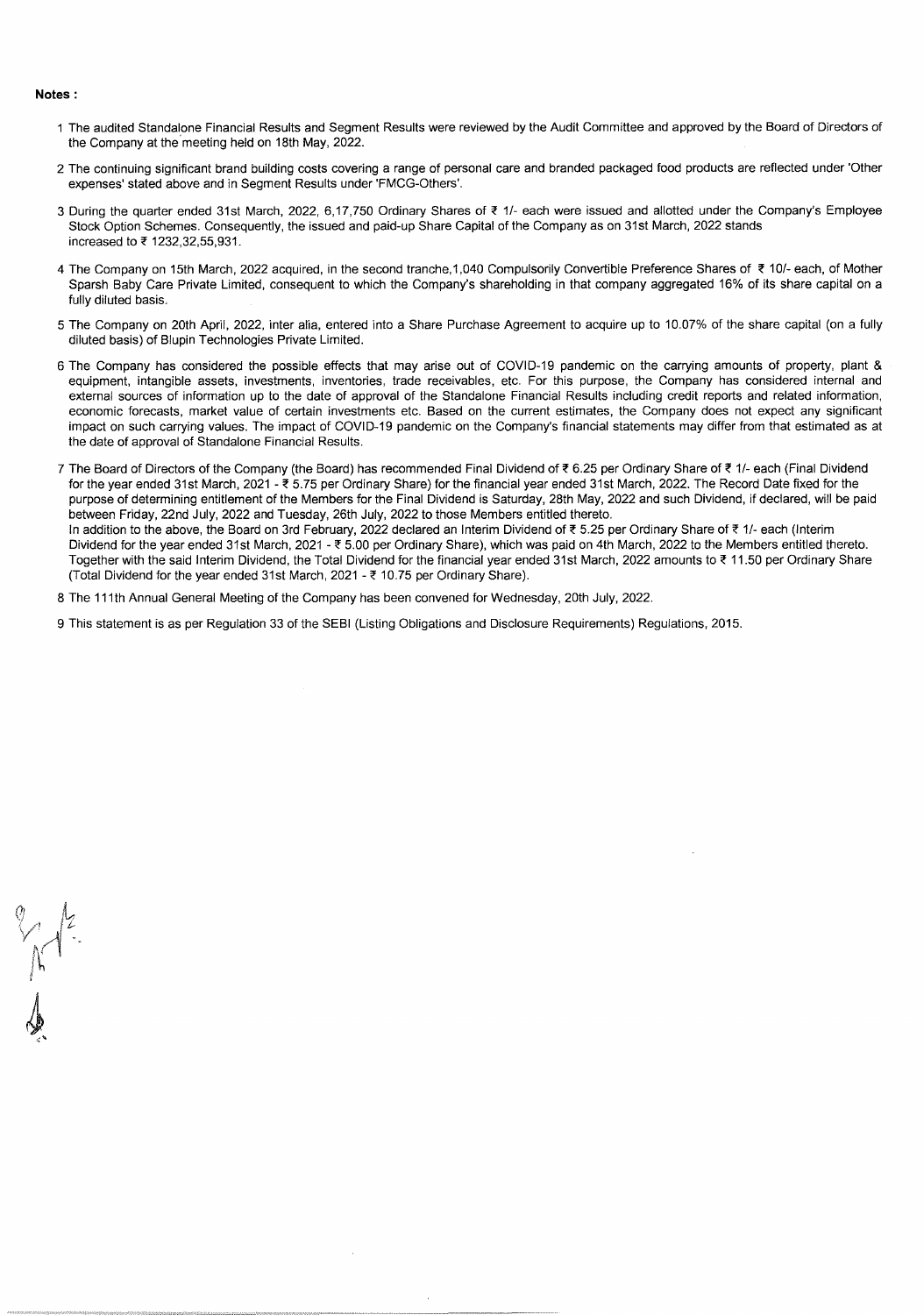|                    | <b>Balance Sheet</b>                             |                                      | (₹ in Crores)    |  |  |
|--------------------|--------------------------------------------------|--------------------------------------|------------------|--|--|
|                    |                                                  | <b>STANDALONE</b><br>As at<br>As atl |                  |  |  |
| <b>Particulars</b> |                                                  | 31st March, 2022                     | 31st March, 2021 |  |  |
|                    |                                                  | (Audited)                            | (Audited)        |  |  |
| A                  | <b>ASSETS</b>                                    |                                      |                  |  |  |
|                    |                                                  |                                      |                  |  |  |
| 1                  | Non-current assets                               |                                      |                  |  |  |
|                    | Property, Plant and Equipment<br>(a)             | 19559.15                             | 18502.87         |  |  |
|                    | Capital work-in-progress<br>(b)                  | 2442.34                              | 3329.97          |  |  |
|                    | <b>Investment Property</b><br>(c)                | 364.20                               | 376.56           |  |  |
|                    | Goodwill<br>(d)                                  | 577.20                               | 577.20           |  |  |
|                    | Other Intangible assets<br>(e)                   | 2007.22                              | 2004.32          |  |  |
|                    | Other Intangible assets under development<br>(f) | 23.84                                | 3.50             |  |  |
|                    | Right of use assets<br>(g)                       | 712.84                               | 726.84           |  |  |
|                    | <b>Financial Assets</b><br>(h)                   |                                      |                  |  |  |
|                    | (i) Investments                                  | 15657.32                             | 12937.42         |  |  |
|                    | (ii) Loans                                       | 5.06                                 | 2.37             |  |  |
|                    | (iii) Others                                     | 1572.40                              | 72.45            |  |  |
|                    | Other non-current assets<br>(i)                  | 1228.92                              | 1231.62          |  |  |
|                    | <b>Non-current assets</b>                        | 44150.49                             | 39765.12         |  |  |
| $\overline{2}$     | Current assets                                   |                                      |                  |  |  |
|                    | Inventories<br>(a)                               | 9997.77                              | 9470.87          |  |  |
|                    | <b>Financial Assets</b><br>(b)                   |                                      |                  |  |  |
|                    | (i) Investments                                  | 11624.95                             | 14046.71         |  |  |
|                    | (ii) Trade receivables                           | 1952.50                              | 2090.29          |  |  |
|                    | (iii) Cash and cash equivalents                  | 184.97                               | 231.28           |  |  |
|                    |                                                  | 3692.97                              | 3770.25          |  |  |
|                    | (iv) Other Bank Balances                         |                                      |                  |  |  |
|                    | (v) Loans                                        | 5.73                                 | 2.77             |  |  |
|                    | (vi) Others                                      | 2287.97                              | 1197.00          |  |  |
|                    | Other current assets<br>(c)                      | 1195.15                              | 1006.07          |  |  |
|                    | <b>Current assets</b>                            | 30942.01                             | 31815.24         |  |  |
|                    | <b>Total Assets</b>                              | 75092.50                             | 71580.36         |  |  |
| B                  | <b>EQUITY AND LIABILITIES</b>                    |                                      |                  |  |  |
|                    |                                                  |                                      |                  |  |  |
|                    | Equity                                           |                                      |                  |  |  |
|                    | (a) Equity Share capital                         | 1232.33                              | 1230.88          |  |  |
|                    | (b) Other Equity                                 | 60167.24                             | 57773.74         |  |  |
|                    | <b>Equity</b>                                    | 61399.57                             | 59004.62         |  |  |
|                    |                                                  |                                      |                  |  |  |
|                    | <b>LIABILITIES</b>                               |                                      |                  |  |  |
|                    |                                                  |                                      |                  |  |  |
| 1.                 | Non-current liabilities                          |                                      |                  |  |  |
|                    | <b>Financial Liabilities</b><br>(a)              |                                      |                  |  |  |
|                    | (i) Borrowings                                   | 4.54                                 | 5.28             |  |  |
|                    | (ii) Lease Liabilities                           | 259.79                               | 272.36           |  |  |
|                    | (iii) Other financial liabilities                | 96.50                                | 239.35           |  |  |
|                    | Provisions<br>(b)                                | 186.87                               | 157.07           |  |  |
|                    | Deferred tax liabilities (Net)<br>(c)            | 1667.14                              | 1727.73          |  |  |
|                    | <b>Non-current liabilities</b>                   | 2214.84                              | 2401.79          |  |  |
|                    |                                                  |                                      |                  |  |  |
| $\overline{2}$     | <b>Current liabilities</b>                       |                                      |                  |  |  |
|                    | <b>Financial Liabilities</b><br>(a)              |                                      |                  |  |  |
|                    | (i) Borrowings                                   | 0.74                                 | 0.35             |  |  |
|                    | (ii) Trade payables                              |                                      |                  |  |  |
|                    | Total outstanding dues of micro enterprises      | 100.96                               | 59.34            |  |  |
|                    | and small enterprises                            |                                      |                  |  |  |
|                    | Total outstanding dues of creditors other than   | 4122.44                              | 4059.97          |  |  |
|                    | micro enterprises and small enterprises          |                                      |                  |  |  |
|                    | (iii) Lease Liabilities                          | 46.09                                | 51.36            |  |  |
|                    | (iv) Other financial liabilities                 | 1503.59                              | 1247.82          |  |  |
|                    | Other current liabilities<br>(b)                 | 5097.28                              | 4369.00          |  |  |
|                    | Provisions<br>(c)                                | 55.60                                | 169.05           |  |  |
|                    | (d)<br>Current Tax Liabilities (Net)             | 551.39                               | 217.06           |  |  |
|                    | <b>Current liabilities</b>                       | 11478.09                             | 10173.95         |  |  |
|                    |                                                  |                                      |                  |  |  |
|                    | <b>Total Equity and Liabilities</b>              | 75092.50                             | 71580.36         |  |  |

 $\frac{1}{4}$ 

# **ITC Limited**

 $\bar{z}$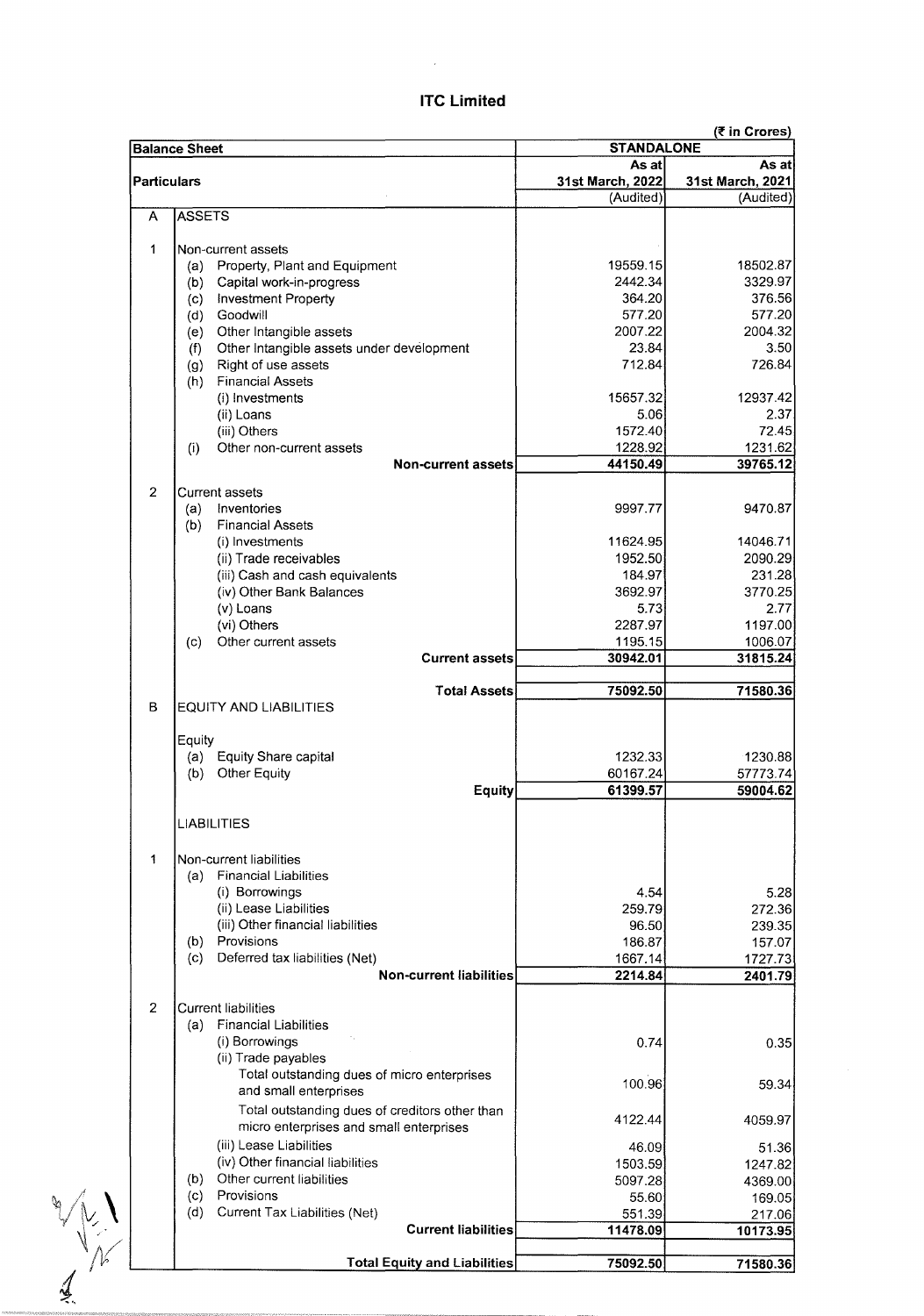## ITC Limited Standalone Cash Flow Statement for the year ended 31st March, 2022

|     |                                                                                             | For the year ended<br>31st March, 2022<br>(₹ in Crores) |            | For the year ended<br>31st March, 2021<br>(₹ in Crores) |            |
|-----|---------------------------------------------------------------------------------------------|---------------------------------------------------------|------------|---------------------------------------------------------|------------|
| A.  | <b>Cash Flow from Operating Activities</b>                                                  |                                                         |            |                                                         |            |
|     | PROFIT BEFORE TAX                                                                           |                                                         | 19829.53   |                                                         | 17164.19   |
|     | ADJUSTMENTS FOR:                                                                            |                                                         |            |                                                         |            |
|     | Depreciation and amortization expense                                                       | 1652.15                                                 |            | 1561.83                                                 |            |
|     | Share based payments to employees                                                           | 32.51                                                   |            | 27.15                                                   |            |
|     | Finance costs                                                                               | 41.95                                                   |            | 47.47                                                   |            |
|     | Interest income<br>Dividend Income                                                          | (1004.59)                                               |            | (1224.82)<br>(723.94)                                   |            |
|     | (Gain)/Loss on sale of property, plant and equipment, lease termination - Net               | (857.46)<br>(59.05)                                     |            | 55.04                                                   |            |
|     | Doubtful and bad debts                                                                      | 10.64                                                   |            | 25.98                                                   |            |
|     | Doubtful and bad advances, loans and deposits                                               | 1.15                                                    |            | 33.04                                                   |            |
|     | Net (gain)/loss arising on financial instruments mandatorily measured at fair value through |                                                         |            |                                                         |            |
|     | profit or loss                                                                              | (524.19)                                                |            | (1107.53)                                               |            |
|     | Foreign currency translations and transactions - Net                                        | 11.07                                                   | (695.82)   | (13.00)                                                 | (1318.78)  |
|     | OPERATING PROFIT BEFORE WORKING CAPITAL CHANGES                                             |                                                         | 19133.71   |                                                         | 15845.41   |
|     | ADJUSTMENTS FOR:                                                                            |                                                         |            |                                                         |            |
|     | Trade receivables, advances and other assets                                                | (235.39)                                                |            | (99.11)                                                 |            |
|     | inventories                                                                                 | (526.90)                                                |            | (1350.89)                                               |            |
|     | Trade payables, other liabilities and provisions                                            | 946.39                                                  | 184.10     | 1055.07                                                 | (394.93)   |
|     | CASH GENERATED FROM OPERATIONS                                                              |                                                         | 19317.81   |                                                         | 15450.48   |
|     | Income tax paid                                                                             |                                                         | (4510.02)  |                                                         | (3956.62)  |
|     | NET CASH FROM OPERATING ACTIVITIES                                                          |                                                         | 14807.79   |                                                         | 11493.86   |
|     |                                                                                             |                                                         |            |                                                         |            |
| ΙB. | Cash Flow from Investing Activities                                                         |                                                         |            |                                                         |            |
|     | Purchase of property, plant and equipment, Intangibles, ROU asset etc.                      | (1812.03)                                               |            | (1582.09)                                               |            |
|     | Sale of property, plant and equipment                                                       | 137.22                                                  |            | 2.66                                                    |            |
|     | Purchase of current investments                                                             | (60325.53)                                              |            | (51625.18)                                              |            |
|     | Sale/redemption of current investments                                                      | 63554.78                                                |            | 56785.92                                                |            |
|     | Payment towards business combination / contingent purchase consideration                    | (71.25)                                                 |            | (2189.22)                                               |            |
|     | Investment in subsidiaries                                                                  | (427.24)                                                |            | (361.57)                                                |            |
|     | Investment in associate                                                                     | (1.87)                                                  |            | (1.87)                                                  |            |
|     | Purchase of non-current investments                                                         | (4777.02)                                               |            | (1488.71)                                               |            |
|     | Redemption proceeds of non-current investments                                              | 2731.24                                                 |            | 1712.05                                                 |            |
|     | Dividend Income                                                                             | 857.46                                                  |            | 723.94                                                  |            |
|     | Interest received                                                                           | 962.97                                                  |            | 1199.36                                                 |            |
|     | Investment in bank deposits                                                                 | (3525.01)                                               |            | (3706.02)                                               |            |
|     | (original maturity more than 3 months)                                                      |                                                         |            |                                                         |            |
|     | Redemption / maturity of bank deposits                                                      | 3617.42                                                 |            | 6259.37                                                 |            |
|     | (original maturity more than 3 months)                                                      |                                                         |            |                                                         |            |
|     | Investment in deposit with housing finance company                                          | (3011.37)                                               |            | (78.38)                                                 |            |
|     | Redemption / maturity of deposit with housing finance companies                             | 578.82                                                  |            | 844.43                                                  |            |
|     | Loans given                                                                                 | (12.51)                                                 |            | (2.12)                                                  |            |
|     | Loans realised                                                                              | 6.86                                                    |            | 5.32                                                    |            |
|     | NET CASH FROM / (USED IN) INVESTING ACTIVITIES                                              |                                                         | (1517.06)  |                                                         | 6497.89    |
| IC. | <b>Cash Flow from Financing Activities</b>                                                  |                                                         |            |                                                         |            |
|     | Proceeds from issue of share capital                                                        | 291.82                                                  |            | 290.65                                                  |            |
|     | Repayment of non-current borrowings                                                         | (0.35)                                                  |            | (2.26)                                                  |            |
|     | Payment of lease liabilities                                                                | (54.42)                                                 |            | (49.67)                                                 |            |
|     | Interest paid                                                                               | (42.14)                                                 |            | (43.47)                                                 |            |
|     | Net increase in statutory restricted accounts balances                                      | 15.13                                                   |            | 41.17                                                   |            |
|     | Dividend paid                                                                               | (13547.07)                                              |            | (18629.29)                                              |            |
|     | Dividend distribution tax refund received                                                   |                                                         |            | 13.98                                                   |            |
|     | NET CASH USED IN FINANCING ACTIVITIES                                                       |                                                         | (13337.03) |                                                         | (18378.89) |
|     | NET DECREASE IN CASH AND CASH EQUIVALENTS                                                   |                                                         | (46.30)    |                                                         | (387.14)   |
|     | OPENING CASH AND CASH EQUIVALENTS                                                           |                                                         | 231.28     |                                                         | 561.35     |
|     | CASH AND CASH EQUIVALENTS ACQUIRED ON BUSINESS COMBINATION [See Note 3 below]               |                                                         |            |                                                         | 57.07      |
|     | CLOSING CASH AND CASH EQUIVALENTS                                                           |                                                         | 184.98     |                                                         | 231.28     |

*Notes:*  1. The above Cash Flow Statement has been prepared under the "Indirect Method" as set out in Ind AS - 7 "Statement of Cash Flows"

### 2. **CASH AND CASH EQUIVALENTS:**

| Cash and cash equivalents as above                                     | 184.98 | 231.28 |
|------------------------------------------------------------------------|--------|--------|
| Unrealised gain / (loss) on foreign currency cash and cash equivalents | (0.01) | 5.56   |
| Cash and cash equivalents                                              | 184.97 | 231.28 |

3. Cash & Cash Equivalents include ₹ Nil (2021 - ₹ 57.07 Crores) on acquisition of erstwhile Sunrise Foods Private Limited and its two wholly owned subsidiaries.

4. Net Cash Flow from Operating Activities includes an amount of ₹ 340.96 Crores (2021- ₹ 368.18 Crores) spent towards Corporate Social Responsibility.

*1*   $\int$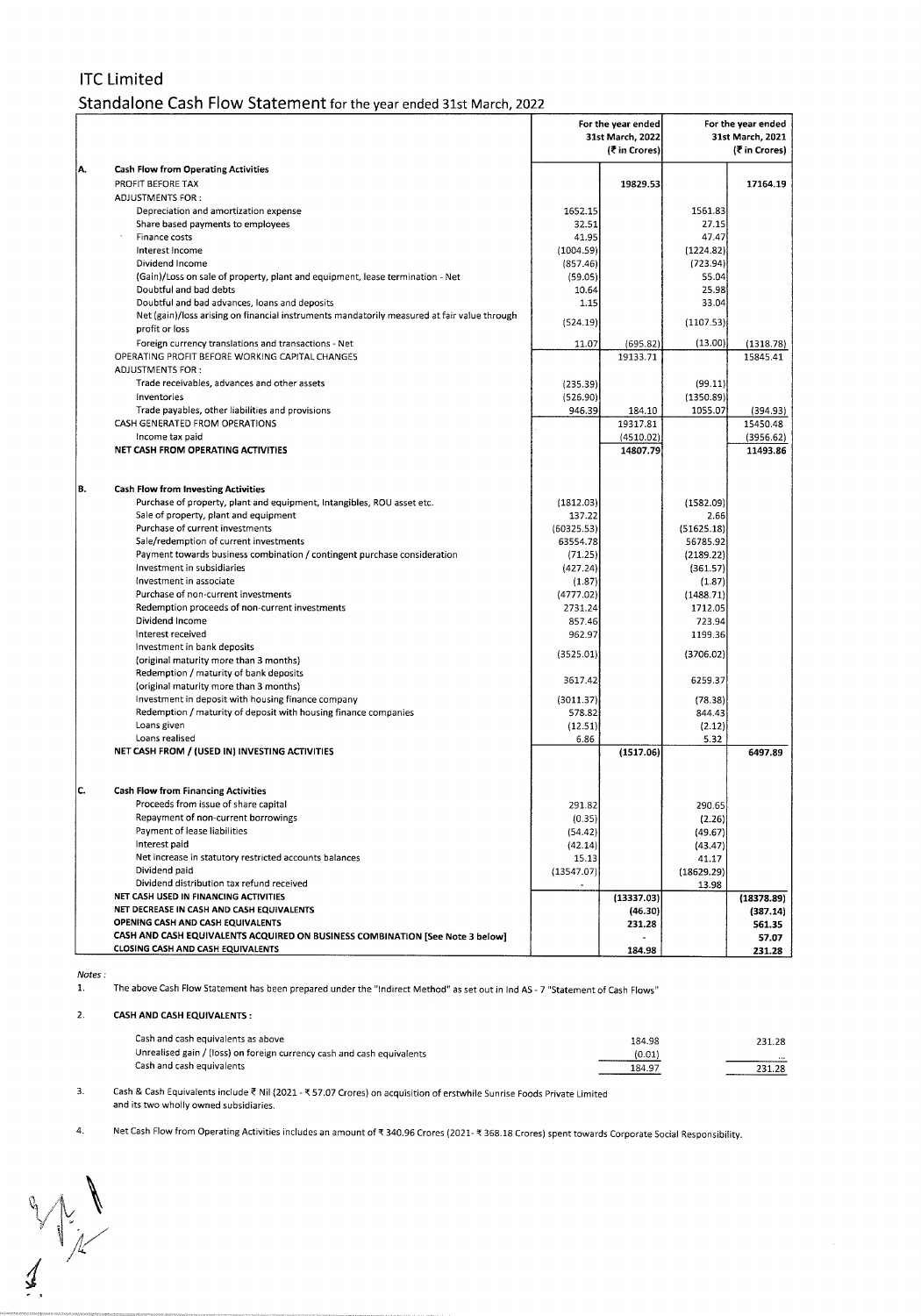### **ITC LIMITED Segment-wise Revenue, Results, Assets and Liabilities**

**for the Quarter and Twelve Months ended 31st March, 2022** 

|    |                                                                                   |                                 |                                  |                                                     |                                                | (₹ in Crores)                                  |
|----|-----------------------------------------------------------------------------------|---------------------------------|----------------------------------|-----------------------------------------------------|------------------------------------------------|------------------------------------------------|
|    |                                                                                   |                                 |                                  | STANDALONE                                          |                                                |                                                |
|    | Particulars                                                                       | 3 Months<br>ended<br>31.03.2022 | 3 Months<br>ended<br>31.03.2021" | Preceding 3<br><b>Months</b><br>ended<br>31.12.2021 | Twelve<br><b>Months</b><br>ended<br>31.03.2022 | Twelve<br><b>Months</b><br>ended<br>31.03.2021 |
|    |                                                                                   | (Audited)                       | (Audited)                        | (Unaudited)                                         | (Audited)                                      | (Audited)                                      |
| 1. | <b>Segment Revenue</b>                                                            |                                 |                                  |                                                     |                                                |                                                |
|    | FMCG - Cigarettes                                                                 | 6443.37                         | 5859.60                          | 6244.11                                             | 23451.39                                       | 20333.12                                       |
|    | a)<br>- Others                                                                    | 4141.97                         | 3687.52                          | 4090.56                                             | 15994.49                                       | 14728.23                                       |
|    | <b>Total FMCG</b>                                                                 | 10585.34                        | 9547.12                          | 10334.67                                            | 39445.88                                       | 35061.35                                       |
|    | b)<br>Hotels                                                                      | 389.64                          | 287.77                           | 473.39                                              | 1285.00                                        | 627.51                                         |
|    | c)<br>Agri Business                                                               | 4366.34                         | 3368.92                          | 4962.37                                             | 16196.07                                       | 12582.24                                       |
|    | d)<br>Paperboards, Paper & Packaging<br>Total                                     | 2182.77<br>17524.09             | 1655.91<br>14859.72              | 2046.48<br>17816.91                                 | 7641.62<br>64568.57                            | 5618.55<br>53889.65                            |
|    | Less : Inter-segment revenue                                                      | 1297.46                         | 836.29                           | 1183.05                                             | 5467.48                                        | 5738.39                                        |
|    |                                                                                   |                                 |                                  |                                                     |                                                |                                                |
|    | Gross Revenue from sale of products and services                                  | 16226.63                        | 14023.43                         | 16633.86                                            | 59101.09                                       | 48151.26                                       |
| 2. | <b>Segment Results</b>                                                            |                                 |                                  |                                                     |                                                |                                                |
|    | FMCG - Cigarettes<br>a)<br>- Others [Note (i)]                                    | 4114.27<br>235.99               | 3666.49<br>188.64                | 3950.71<br>241.87                                   | 14869.07<br>923.22                             | 12720.41<br>832.73                             |
|    |                                                                                   |                                 |                                  |                                                     |                                                |                                                |
|    | <b>Total FMCG</b>                                                                 | 4350.26                         | 3855.13                          | 4192.58                                             | 15792.29                                       | 13553.14                                       |
|    | b)<br>Hotels                                                                      | (34.22)                         | (40.10)                          | 50.56                                               | (183.09)                                       | (534.91)                                       |
|    | c)<br>Agri Business                                                               | 243.98                          | 189.85                           | 295.29                                              | 1031.15                                        | 820.74                                         |
|    | d)<br>Paperboards, Paper & Packaging<br>Total                                     | 449.68<br>5009.70               | 323.25<br>4328.13                | 448.45<br>4986.88                                   | 1700.00<br>18340.35                            | 1098.68<br>14937.65                            |
|    |                                                                                   |                                 |                                  |                                                     |                                                |                                                |
|    | i)<br>Less:<br><b>Finance Costs</b>                                               | 10.49                           | 3.14                             | 10.69                                               | 41.95                                          | 47.47                                          |
|    | Other un-allocable (income) net of<br>ii)<br>un-allocable expenditure [Note (ii)] | (442.82)                        | (528.92)                         | (515.84)                                            | (1531.13)                                      | (2274.01)                                      |
|    | <b>Exceptional Items</b><br>iii)                                                  |                                 |                                  |                                                     |                                                |                                                |
|    | Profit Before Tax                                                                 | 5442.03                         | 4853.91                          | 5492.03                                             | 19829.53                                       | 17164.19                                       |
| 3. | <b>Segment Assets</b>                                                             |                                 |                                  |                                                     |                                                |                                                |
|    | FMCG - Cigarettes<br>a)                                                           | 6654.58                         | 6737.04                          | 6978.58                                             | 6654.58                                        | 6737.04                                        |
|    | - Others                                                                          | 11444.16                        | 11405.18                         | 11607.23                                            | 11444.16                                       | 11405.18                                       |
|    | <b>Total FMCG</b>                                                                 | 18098.74                        | 18142.22                         | 18585.81                                            | 18098.74                                       | 18142.22                                       |
|    |                                                                                   |                                 |                                  |                                                     |                                                |                                                |
|    | b)<br>Hotels                                                                      | 6538.40                         | 6525.59                          | 6551.93                                             | 6538.40                                        | 6525.59                                        |
|    | C)<br>Agri Business<br>d)<br>Paperboards, Paper & Packaging                       | 4699.08<br>8486.49              | 5004.19<br>7244.53               | 5040.24<br>8436.28                                  | 4699.08<br>8486.49                             | 5004.19<br>7244.53                             |
|    | Total                                                                             | 37822.71                        | 36916.53                         | 38614.26                                            | 37822.71                                       | 36916.53                                       |
|    | Unallocated Corporate Assets                                                      | 37269.79                        | 34663.83                         | 37635.63                                            | 37269.79                                       | 34663.83                                       |
|    | <b>Total Assets</b>                                                               | 75092.50                        | 71580.36                         | 76249.89                                            | 75092.50                                       | 71580.36                                       |
| 4. | <b>Segment Liabilities</b>                                                        |                                 |                                  |                                                     |                                                |                                                |
|    | FMCG - Cigarettes<br>a)                                                           | 4684.28                         | 4469.56                          | 5045.46                                             | 4684.28                                        | 4469.56                                        |
|    | - Others                                                                          | 2273.87                         | 2534.32                          | 2152.38                                             | 2273.87                                        | 2534.32                                        |
|    | <b>Total FMCG</b>                                                                 | 6958.15                         | 7003.88                          | 7197.84                                             | 6958.15                                        | 7003.88                                        |
|    | b)<br>Hotels                                                                      | 835.94                          | 769.31                           | 804.73                                              | 835.94                                         | 769.31                                         |
|    | Agri Business<br>c)                                                               | 1746.29                         | 1158.87                          | 1009.38                                             | 1746.29                                        | 1158.87                                        |
|    | Paperboards, Paper & Packaging<br>d)                                              | 1326.06                         | 1080.26                          | 1314.35                                             | 1326.06                                        | 1080.26                                        |
|    | Total                                                                             | 10866.44                        | 10012.32                         | 10326.30                                            | 10866.44                                       | 10012.32                                       |
|    | Unallocated Corporate Liabilities                                                 | 2826.49                         | 2563.42                          | 2539.07                                             | 2826.49                                        | 2563.42                                        |
|    | <b>Total Liabilities</b>                                                          | 13692.93                        | 12575.74                         | 12865.37                                            | 13692.93                                       | 12575.74                                       |

• The figures for the 3 months ended 31.03.2022 and corresponding 3 months ended 31.03.2021 are the balancing figures between the audited figures in respect of the full financial year and the year to date figures upto the third quarter of the respective financial years.

Note (i): In respect of FMCG-Others segment, earnings before interest, taxes, depreciation and amortization (EBITDA) for the quarter and twelve months ended 31.03.2022 is ₹ 374.69 Crores and ₹ 1448.97 Crores respectively (quarter ended 31.12.2021 - ₹ 372.88 Crores; quarter ended 31.03.2021 - ₹ 305.98 Crores and twelve months ended 31.03.2021 - ₹ 1316.86 Crores).

Note (ii): As stock options and stock appreciation linked reward units are granted under the ITC Employee Stock Option Schemes (ITC ESOS) and ITC Employee Cash Settled Stock Appreciation Linked Reward Plan (ITC ESARP), respectively, to align the interests of employees with those of shareholders and also to attract and retain talent for the enterprise as a whole, the charge thereof do not form part of the segment performance reviewed by the Corporate Management Committee.

 $\int$